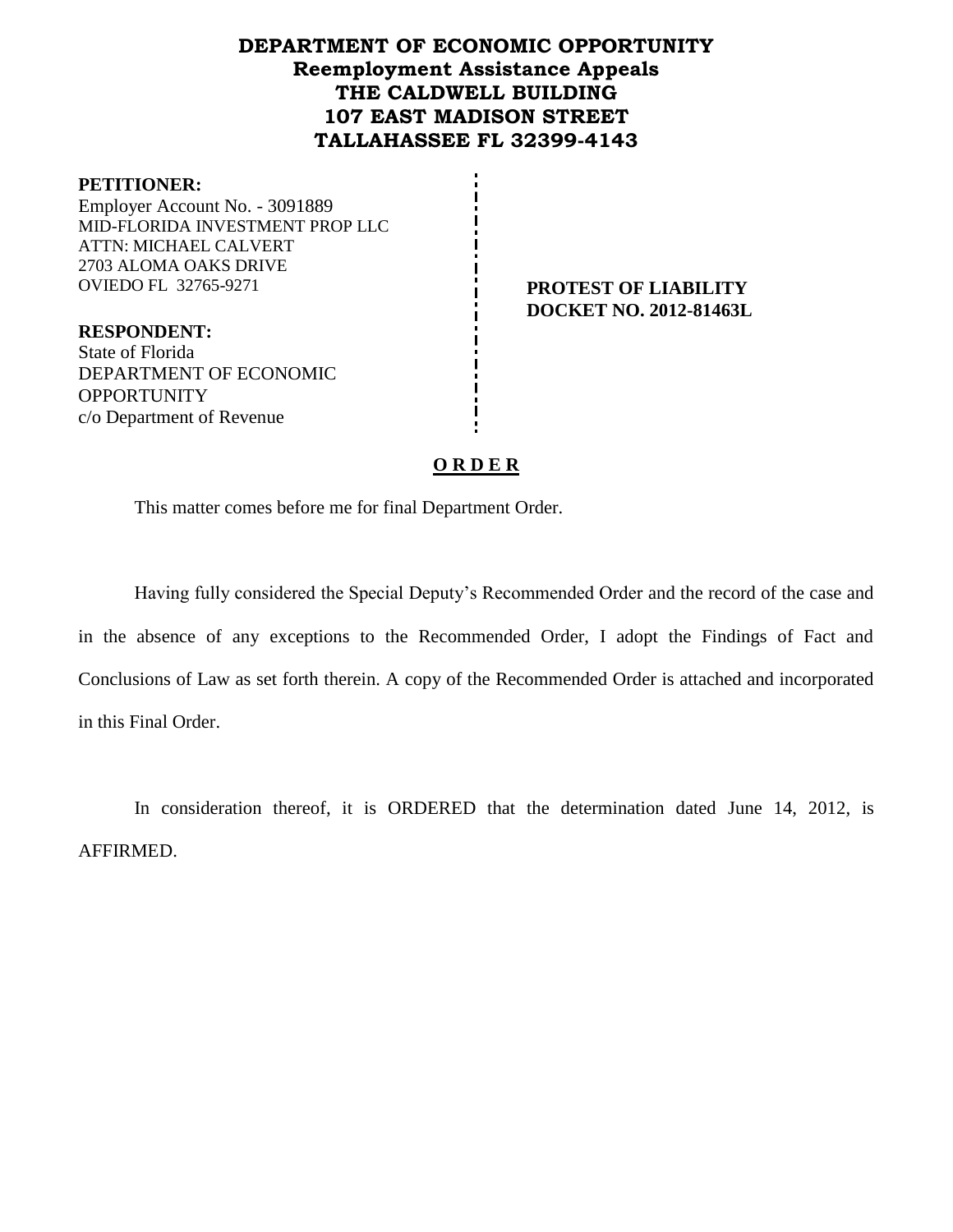#### **JUDICIAL REVIEW**

Any request for judicial review must be initiated within 30 days of the date the Order was filed. Judicial review is commenced by filing one copy of a *Notice of Appeal* with the DEPARTMENT OF ECONOMIC OPPORTUNITY at the address shown at the top of this Order and a second copy, with filing fees prescribed by law, with the appropriate District Court of Appeal. It is the responsibility of the party appealing to the Court to prepare a transcript of the record. If no court reporter was at the hearing, the transcript must be prepared from a copy of the Special Deputy's hearing recording, which may be requested from the Office of Appeals.

Cualquier solicitud para revisión judicial debe ser iniciada dentro de los 30 días a partir de la fecha en que la Orden fue registrada. La revisión judicial se comienza al registrar una copia de un *Aviso de Apelación* con la Agencia para la Innovación de la Fuerza Laboral [*DEPARTMENT OF ECONOMIC OPPORTUNITY]* en la dirección que aparece en la parte superior de este *Orden* y una segunda copia, con los honorarios de registro prescritos por la ley, con el Tribunal Distrital de Apelaciones pertinente. Es la responsabilidad de la parte apelando al tribunal la de preparar una transcripción del registro. Si en la audiencia no se encontraba ningún estenógrafo registrado en los tribunales, la transcripción debe ser preparada de una copia de la grabación de la audiencia del Delegado Especial [*Special Deputy*], la cual puede ser solicitada de la Oficina de Apelaciones.

Nenpòt demann pou yon revizyon jiridik fèt pou l kòmanse lan yon peryòd 30 jou apati de dat ke Lòd la te depoze a. Revizyon jiridik la kòmanse avèk depo yon kopi yon *Avi Dapèl* ki voye bay DEPARTMENT OF ECONOMIC OPPORTUNITY lan nan adrès ki parèt pi wo a, lan tèt *Lòd* sa a e yon dezyèm kopi, avèk frè depo ki preskri pa lalwa, bay Kou Dapèl Distrik apwopriye a. Se responsabilite pati k ap prezante apèl la bay Tribinal la pou l prepare yon kopi dosye a. Si pa te gen yon stenograf lan seyans lan, kopi a fèt pou l prepare apati de kopi anrejistreman seyans lan ke Adjwen Spesyal la te fè a, e ke w ka mande Biwo Dapèl la voye pou ou.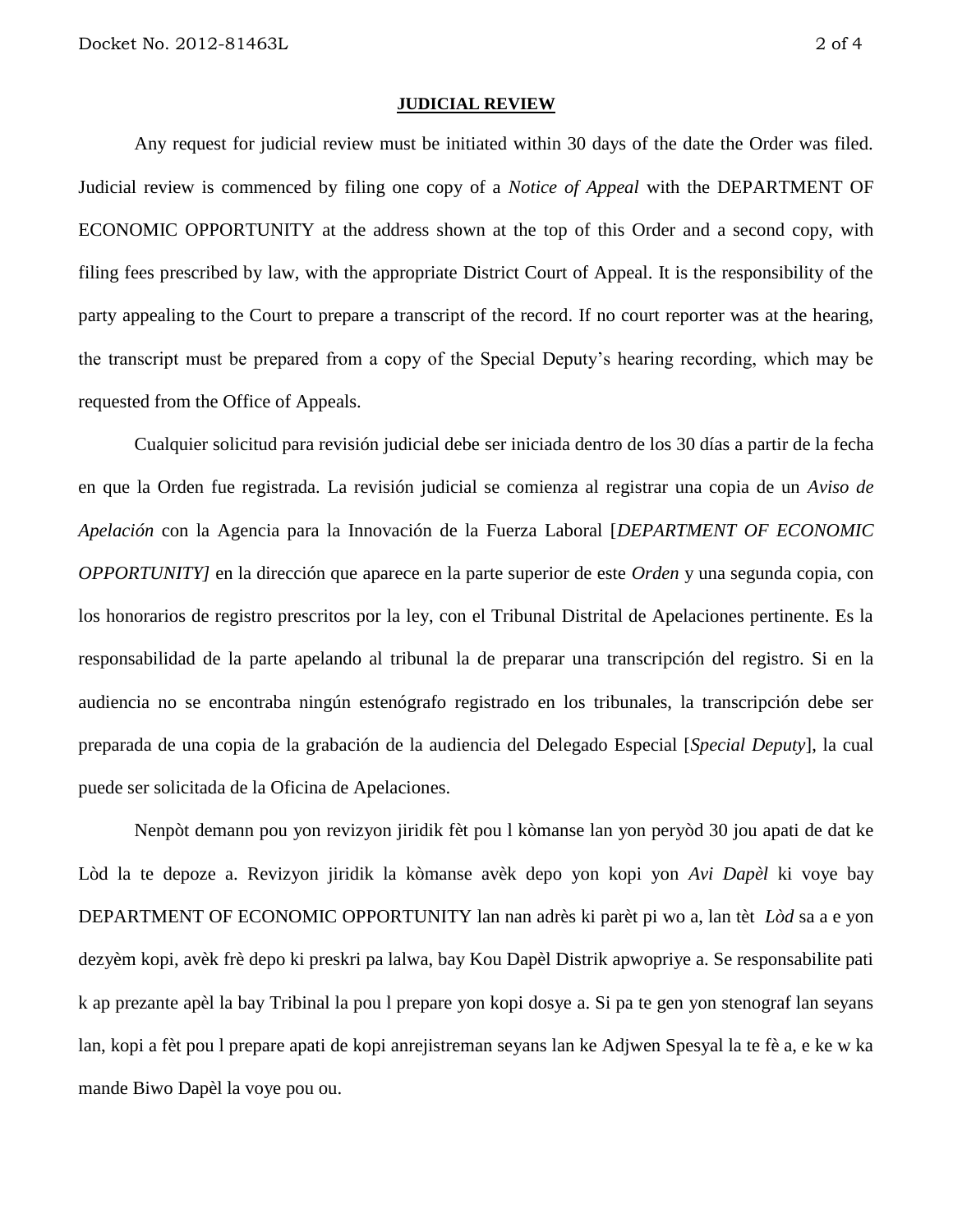DONE and ORDERED at Tallahassee, Florida, this \_\_\_\_\_\_\_ day of December, 2012.



Altemese Smith, Assistant Director, Reemployment Assistance Services DEPARTMENT OF ECONOMIC OPPORTUNITY

FILED ON THIS DATE PURSUANT TO § 120.52, FLORIDA STATUTES, WITH THE DESIGNATED DEPARTMENT CLERK, RECEIPT OF WHICH IS HEREBY ACKNOWLEDGED.

 $\overline{\phantom{a}}$  ,  $\overline{\phantom{a}}$  ,  $\overline{\phantom{a}}$  ,  $\overline{\phantom{a}}$  ,  $\overline{\phantom{a}}$  ,  $\overline{\phantom{a}}$  ,  $\overline{\phantom{a}}$  ,  $\overline{\phantom{a}}$ DEPUTY CLERK DATE

#### **CERTIFICATE OF SERVICE**

**I HEREBY CERTIFY that true and correct copies of the foregoing Final Order have been furnished to the persons listed below in the manner described, on the \_\_\_\_\_\_\_ day of December, 2012**.

Shoner 5. Bans

SHANEDRA Y. BARNES, Special Deputy Clerk DEPARTMENT OF ECONOMIC OPPORTUNITY Reemployment Assistance Appeals 107 EAST MADISON STREET TALLAHASSEE FL 32399-4143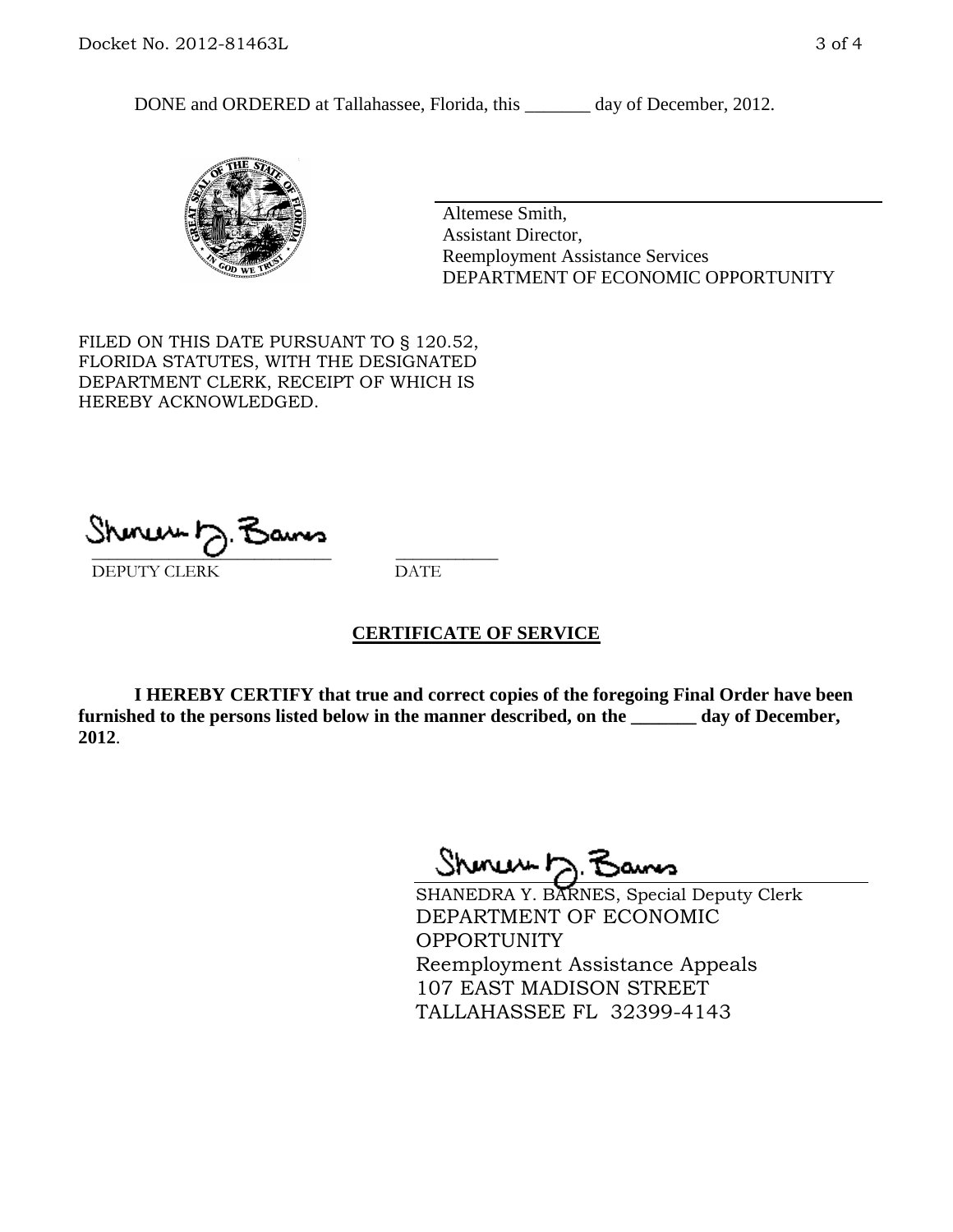By U.S. Mail:

 MID-FLORIDA INVESTMENT PROP LLC ATTN: MICHAEL CALVERT 2703 ALOMA OAKS DRIVE OVIEDO FL 32765-9271

#### GLORIANNA CALVERT 1910 SUMMER CLUB DR APT 114 OVIEDO FL 32765

DEPARTMENT OF REVENUE ATTN: VANDA RAGANS - CCOC #1-4857 5050 WEST TENNESSEE STREET TALLAHASSEE FL 32399

DOR BLOCKED CLAIMS UNIT ATTENTION MYRA TAYLOR P O BOX 6417 TALLAHASSEE FL 32314-6417

State of Florida DEPARTMENT OF ECONOMIC OPPORTUNITY c/o Department of Revenue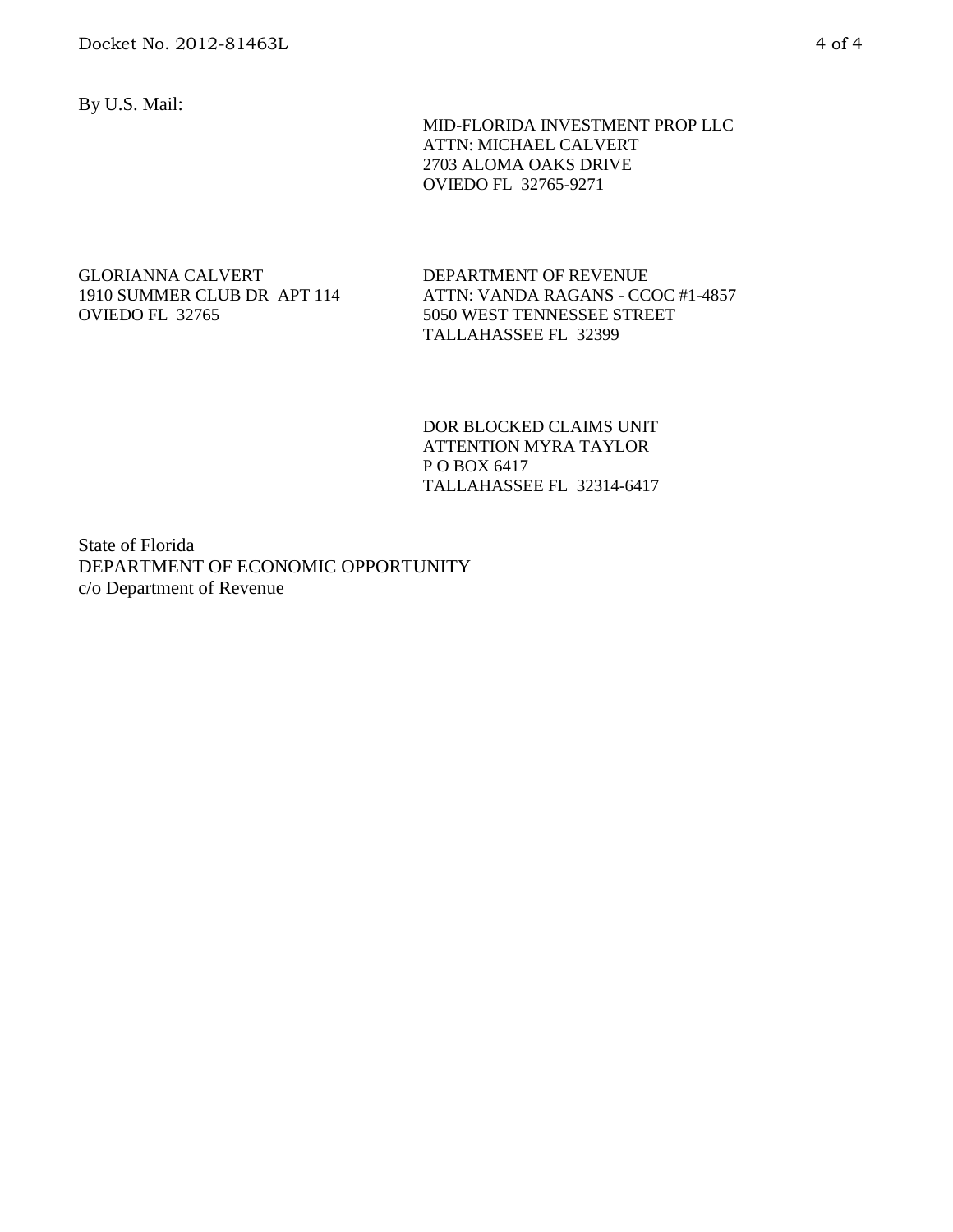### **DEPARTMENT OF ECONOMIC OPPORTUNITY Reemployment Assistance Appeals**

MSC 347 CALDWELL BUILDING 107 EAST MADISON STREET TALLAHASSEE FL 32399-4143

| <b>PETITIONER:</b>              |
|---------------------------------|
| Employer Account No. - 3091889  |
| MID-FLORIDA INVESTMENT PROP LLC |
| ATTN: MICHAEL CALVERT           |
| 2703 ALOMA OAKS DRIVE           |
| <b>OVIEDO FL 32765-9271</b>     |
|                                 |

**PROTEST OF LIABILITY DOCKET NO. 2012-81463L**

**RESPONDENT:** State of Florida DEPARTMENT OF ECONOMIC **OPPORTUNITY** c/o Department of Revenue

# **RECOMMENDED ORDER OF SPECIAL DEPUTY**

TO: Assistant Director, Executive Director, Reemployment Assistance Services DEPARTMENT OF ECONOMIC OPPORTUNITY

This matter comes before the undersigned Special Deputy pursuant to the Petitioner's protest of the Respondent's determination dated June 14, 2012.

After due notice to the parties, a telephone hearing was held on October 30, 2012. The Petitioner was represented by its accountant. The Respondent, represented by a Department of Revenue Tax Specialist II, appeared and testified.

The record of the case, including the recording of the hearing and any exhibits submitted in evidence, is herewith transmitted. Proposed Findings of Fact and Conclusions of Law were not received.

#### **Issue:**

Whether services performed for the Petitioner by the Joined Party constitute insured employment, and if so, the effective date of liability, pursuant to Section 443.036(19), 443.036(21); 443.1216, Florida Statutes.

### **Findings of Fact:**

- 1. The Petitioner, Mid-Florida Investment Properties, L.L.C., is a limited liability company which was formed effective August 31, 2006. The Petitioner's managing member is Michael L. Calvert.
- 2. The Joined Party in this case, Glorianna Calvert, is the sister-in-law of Michael Calvert, the Petitioner's managing member. The Joined Party performed services for the Petitioner as a real estate assistant from September 12, 2010, until March 20, 2012. While performing services for the Petitioner the Joined Party did not have a real estate license.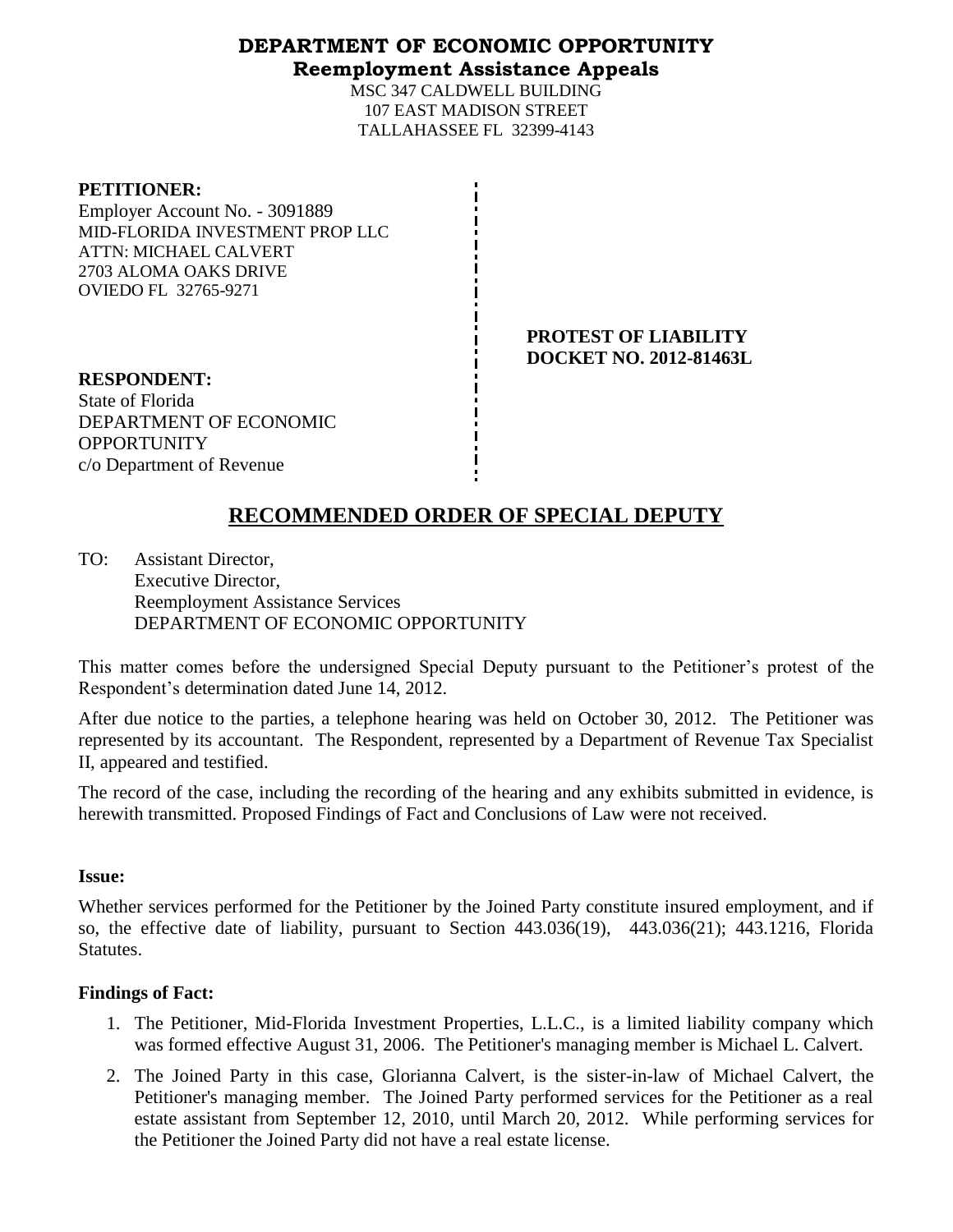- 3. The Joined Party filed a claim for reemployment assistance effective April 1, 2012, and established a base period from January 1, 2011, through December 31, 2011. When the Joined Party did not receive credit for her base period earnings with the Petitioner a *Request for Reconsideration of Monetary Determination* was filed and an investigation was assigned to the Department of Revenue to determine if the Joined Party performed services for the Petitioner as an employee or as an independent contractor.
- 4. On June 14, 2012, the Department of Revenue issued a determination holding that the Joined Party was the Petitioner's employee retroactive to September 12, 2010. The Petitioner filed a timely protest by mail postmarked June 28, 2012.

## **Conclusions of Law:**

- 5. The issue in this case, whether services performed for the Petitioner constitute employment subject to the Florida Reemployment Assistance Program Law, is governed by Chapter 443, Florida Statutes. Section 443.1216(1)(a)2., Florida Statutes, provides that employment subject to the chapter includes service performed by individuals under the usual common law rules applicable in determining an employer-employee relationship.
- 6. The Supreme Court of the United States held that the term "usual common law rules" is to be used in a generic sense to mean the "standards developed by the courts through the years of adjudication." United States v. W.M. Webb, Inc., 397 U.S. 179 (1970).
- 7. The Supreme Court of Florida adopted and approved the tests in 1 Restatement of Law, Agency 2d Section 220 (1958), for use to determine if an employment relationship exists. See Cantor v. Cochran, 184 So.2d 173 (Fla. 1966); Miami Herald Publishing Co. v. Kendall, 88 So.2d 276 (Fla. 1956); Magarian v. Southern Fruit Distributors, 1 So.2d 858 (Fla. 1941); see also Kane Furniture Corp. v. R. Miranda, 506 So.2d 1061 (Fla. 2d DCA 1987). In Brayshaw v. Agency for Workforce Innovation, et al; 58 So.3d 301 (Fla. 1st DCA 2011) the court stated that the statute does not refer to other rules or factors for determining the employment relationship and, therefore, the Department is limited to applying only Florida common law in determining the nature of an employment relationship.
- 8. Restatement of Law is a publication, prepared under the auspices of the American Law Institute, which explains the meaning of the law with regard to various court rulings. The Restatement sets forth a nonexclusive list of factors that are to be considered when judging whether a relationship is an employment relationship or an independent contractor relationship.
- 9. 1 Restatement of Law, Agency 2d Section 220 (1958) provides:
	- (1) A servant is a person employed to perform services for another and who, in the performance of the services, is subject to the other's control or right of control.
	- (2) The following matters of fact, among others, are to be considered:
		- (a) the extent of control which, by the agreement, the business may exercise over the details of the work;
		- (b) whether or not the one employed is engaged in a distinct occupation or business;
		- (c) the kind of occupation, with reference to whether, in the locality, the work is usually done under the direction of the employer or by a specialist without supervision;
		- (d) the skill required in the particular occupation;
		- (e) whether the employer or the worker supplies the instrumentalities, tools, and the place of work for the person doing the work;
		- (f) the length of time for which the person is employed;
		- $(g)$  the method of payment, whether by the time or by the job;
		- (h) whether or not the work is a part of the regular business of the employer;
		- (i) whether or not the parties believe they are creating the relation of master and servant;
		- (j) whether the principal is or is not in business.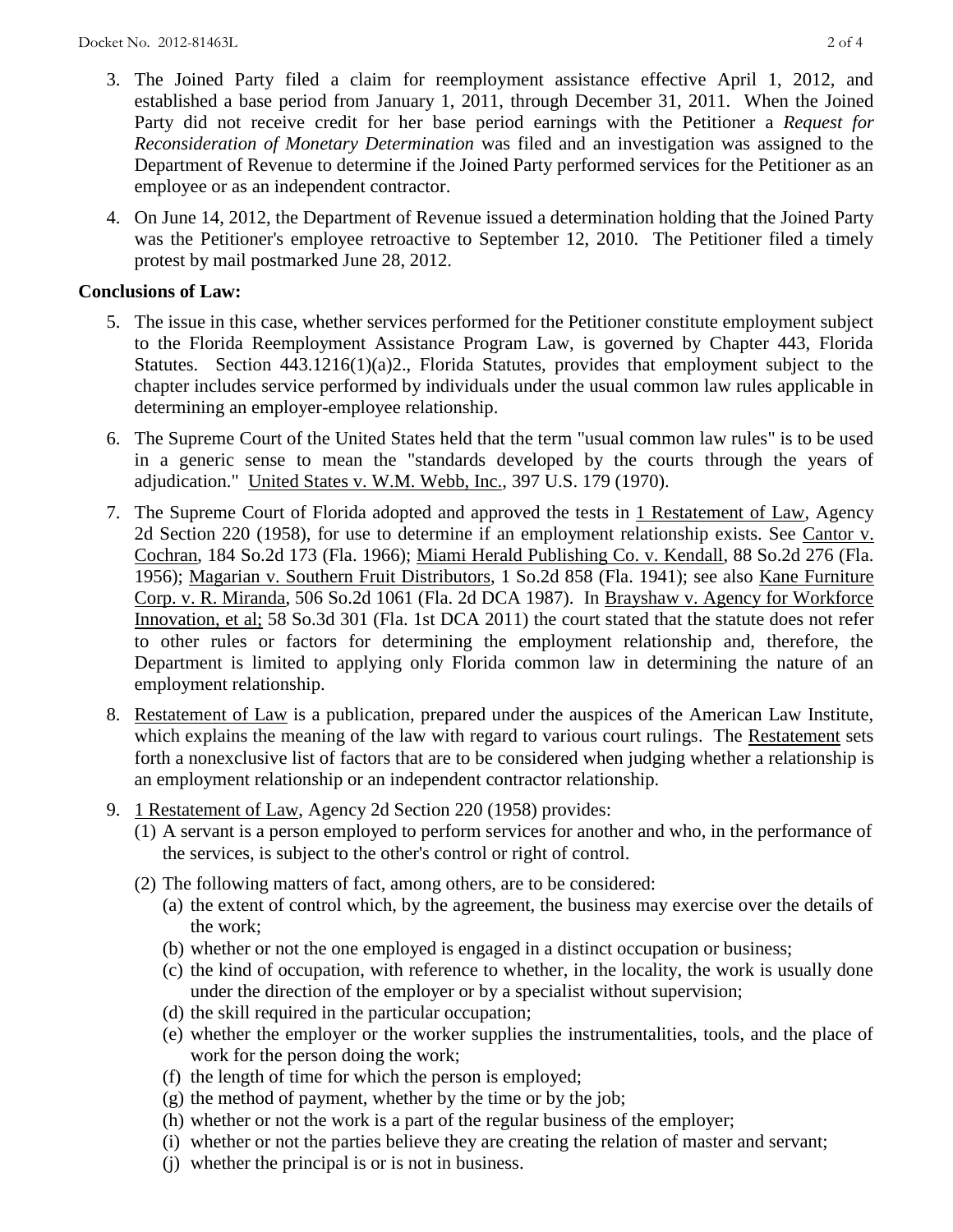- 10. Comments in the Restatement explain that the word "servant" does not exclusively connote manual labor, and the word "employee" has largely replaced "servant" in statutes dealing with various aspects of the working relationship between two parties.
- 11. In Department of Health and Rehabilitative Services v. Department of Labor & Employment Security, 472 So.2d 1284 (Fla. 1<sup>st</sup> DCA 1985) the court confirmed that the factors listed in the Restatement are the proper factors to be considered in determining whether an employer-employee relationship exists. However, in citing La Grande v. B&L Services, Inc., 432 So.2d 1364, 1366 (Fla.  $1<sup>st</sup> DCA$  1983), the court acknowledged that the question of whether a person is properly classified an employee or an independent contractor often can not be answered by reference to "hard and fast" rules, but rather must be addressed on a case-by-case basis.
- 12. In this case the Department of Revenue issued a determination on June 14, 2012, holding that the Joined Party was an employee of the Petitioner and that the Petitioner was liable for payment of unemployment tax. The Petitioner filed a timely protest. Pursuant to the Petitioner's protest a hearing was held after due notice to all parties. At the hearing the Petitioner did not present any competent evidence or any additional evidence.
- 13. Rule 73B-10.035(7), Florida Administrative Code, provides that the burden of proof will be on the protesting party to establish by a preponderence of the evidence that the determination was in error.
- 14. The evidence presented in this case does not establish that the determination of the Department of Revenue was in error. Thus, the Petitioner has not met the necessary burden.

**Recommendation:** It is recommended that the determination dated June 14, 2012, be AFFIRMED.

Respectfully submitted on October 31, 2012.



R. O. SMITH, Special Deputy Office of Appeals

A party aggrieved by the *Recommended Order* may file written exceptions to the Director at the address shown above within fifteen days of the mailing date of the *Recommended Order*. Any opposing party may file counter exceptions within ten days of the mailing of the original exceptions. A brief in opposition to counter exceptions may be filed within ten days of the mailing of the counter exceptions. Any party initiating such correspondence must send a copy of the correspondence to each party of record and indicate that copies were sent.

Una parte que se vea perjudicada por la *Orden Recomendada* puede registrar excepciones por escrito al Director Designado en la dirección que aparece arriba dentro de quince días a partir de la fecha del envío por correo de la *Orden Recomendada*. Cualquier contraparte puede registrar contra-excepciones dentro de los diez días a partir de la fecha de envió por correo de las excepciones originales. Un sumario en oposición a contra-excepciones puede ser registrado dentro de los diez días a partir de la fecha de envío por correo de las contra-excepciones. Cualquier parte que dé inicio a tal correspondencia debe enviarle una copia de tal correspondencia a cada parte contenida en el registro y señalar que copias fueron remitidas.